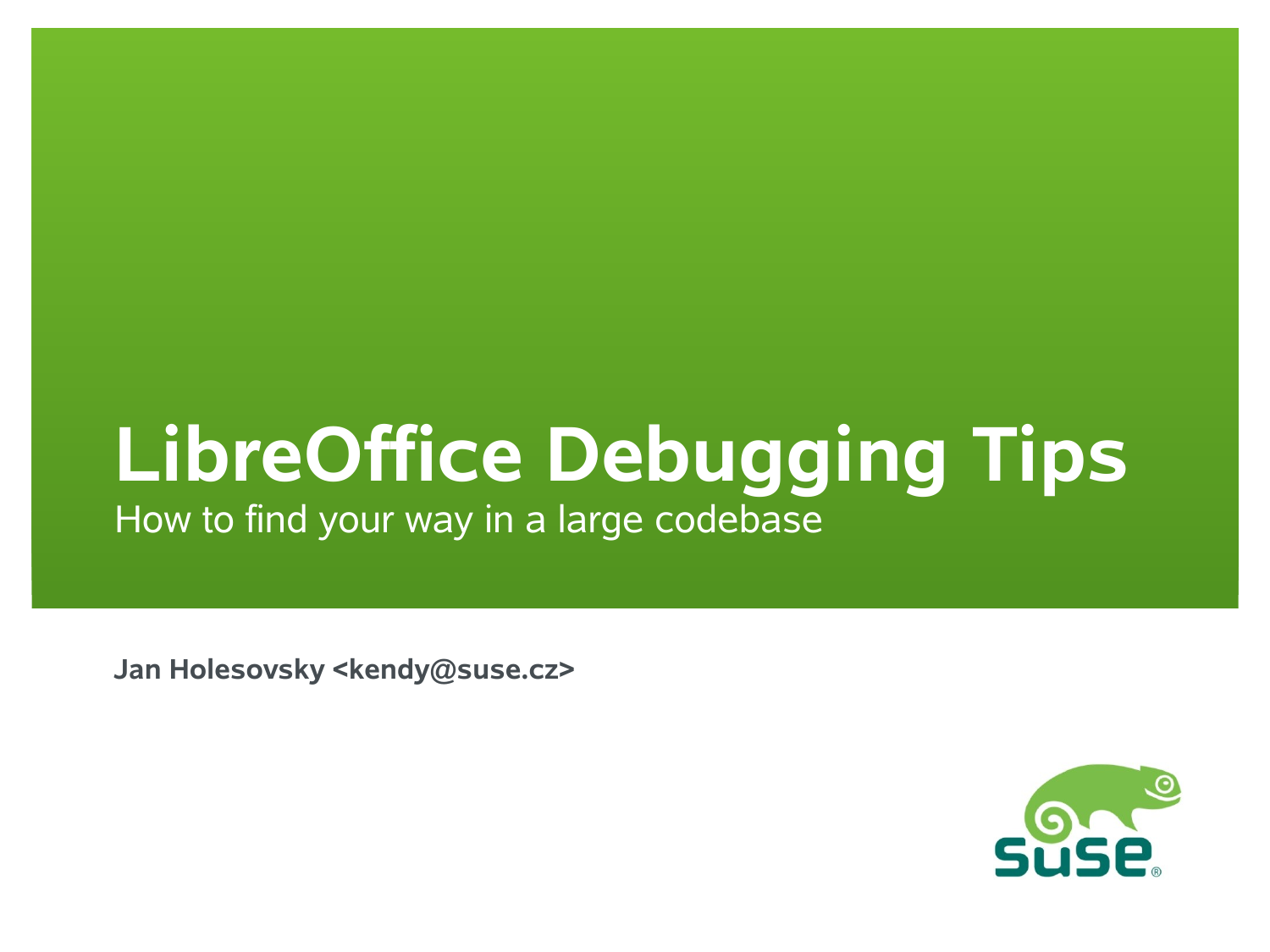### **Basic techniques**

- Asking around ;-)
	- ‒ You'll soon run out of people willing to fix things for you :-)
- Reading the code
	- ‒ That way you can fix only basic bugs, 99% of the more challenging ones resist that
- fprintf( stderr, "I'm here" );
	- ‒ Time consuming, but reliable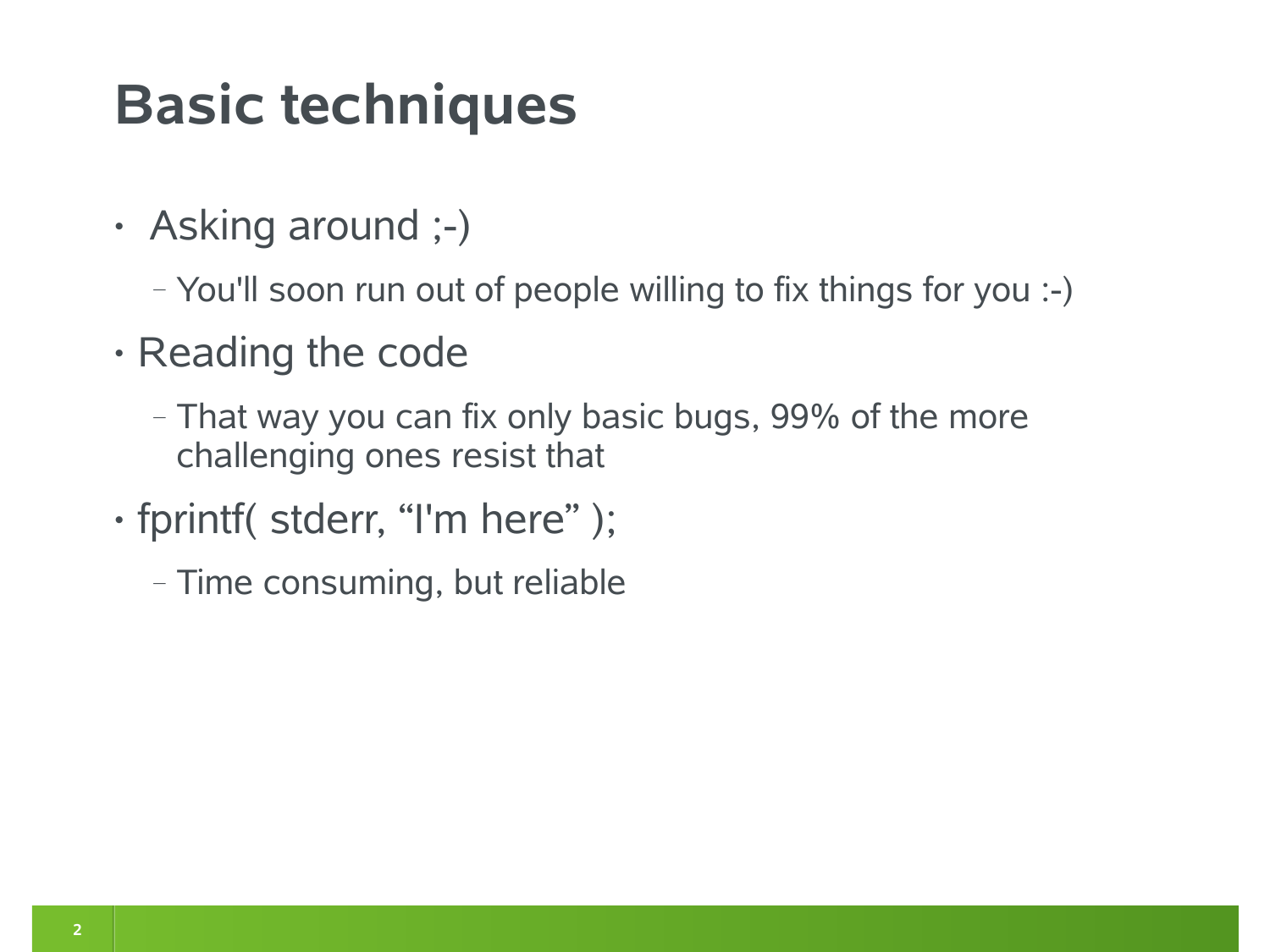# **Using tools**

#### • Gdb

- ‒ It might take you some time to learn live with it; you'll save time when you start with TUI – text user interface, especially the 'single key mode' – single press does the function
	- ‒ 'gdb –tui' to start it, some distros do that by default
	- ‒ Arrows move in the code, ctrl+p / ctrl+n to navigate history
- ‒ Areas of problems to debug
	- ‒ Crashes via getting bactrace ('bt' / 'thread apply all bt')
	- ‒ Misbehaviors by going through the program flow carefully [using 'n' (next), 's' (step)]
- Valgrind
	- ‒ Memory corruptions, when the backtraces are unusable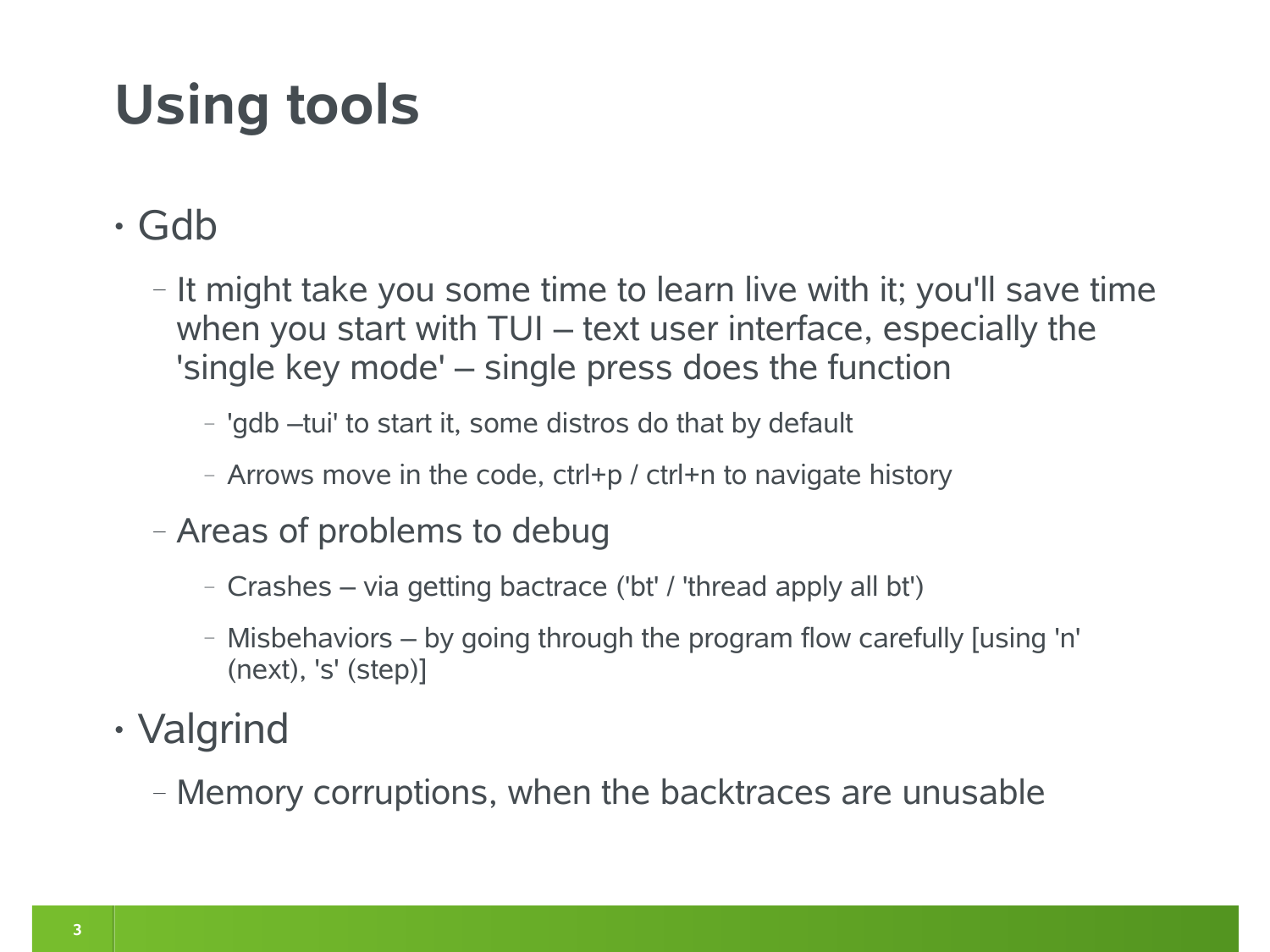# **Using tools**

- Strace
	- ‒ Problems like early startup crashes
- Git bisect
	- ‒ For searching for regressions
	- ‒ Problematic with LibreOffice (LO too large, and changing aggressively)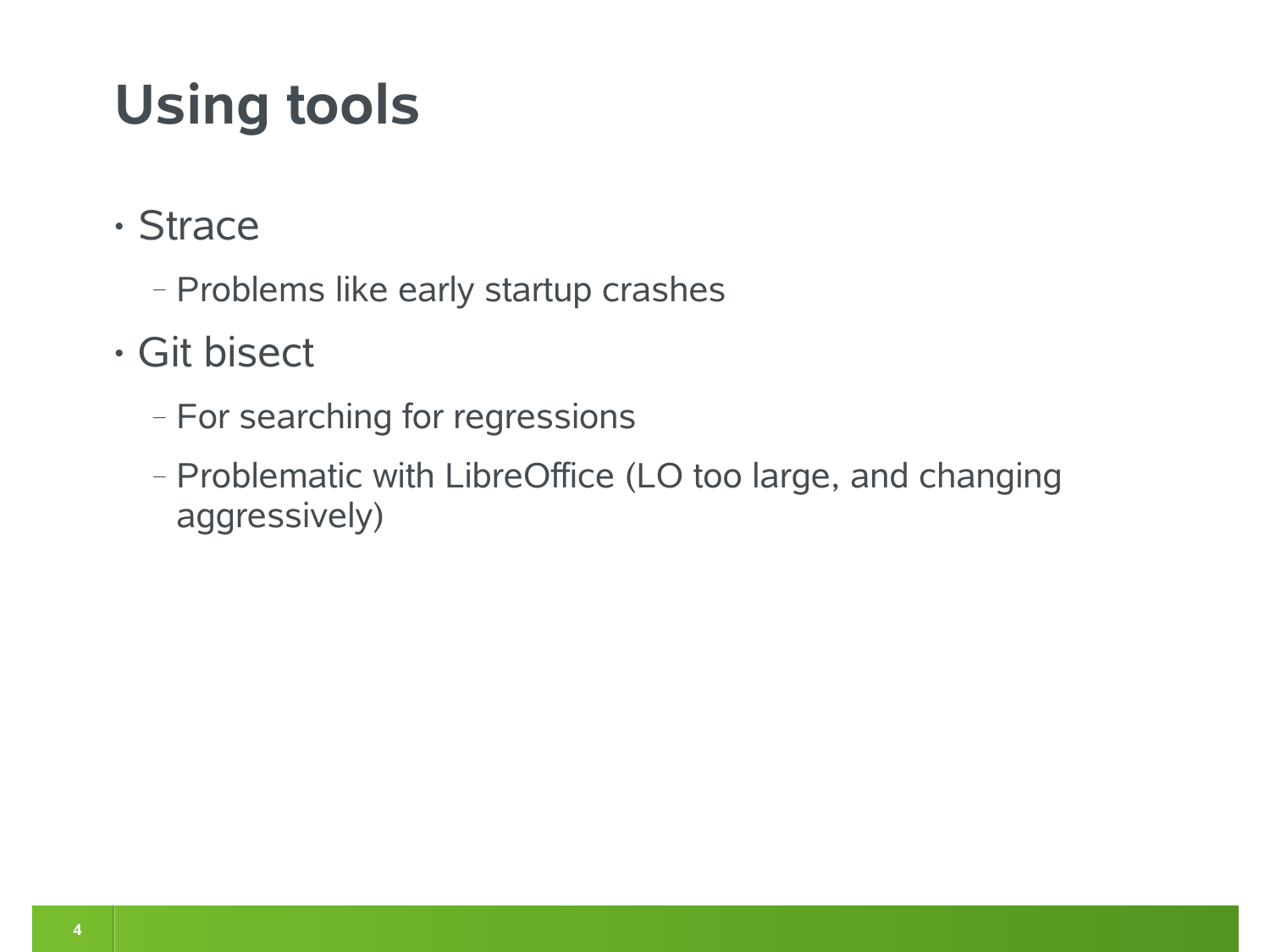### **Advanced tips**

- When the problem looks complex, write notes, read them, understand them
- From time to time, you may hit a compiler problem
	- ‒ Does not happen often, but can; compiler can be suspect when code compiled with -O2 crashes, but -O0 is fine – but even that can be a mistake in the program, not toolchain
	- $-$  In that case  $-$  find the offending file, and bisect it (cut into 2, compile one with the OK options, the other half with not-OK options, etc.)

#### • **And don't give up!**

‒ The more you debug, the better you get – you'll quickly decide which tool to use, etc.